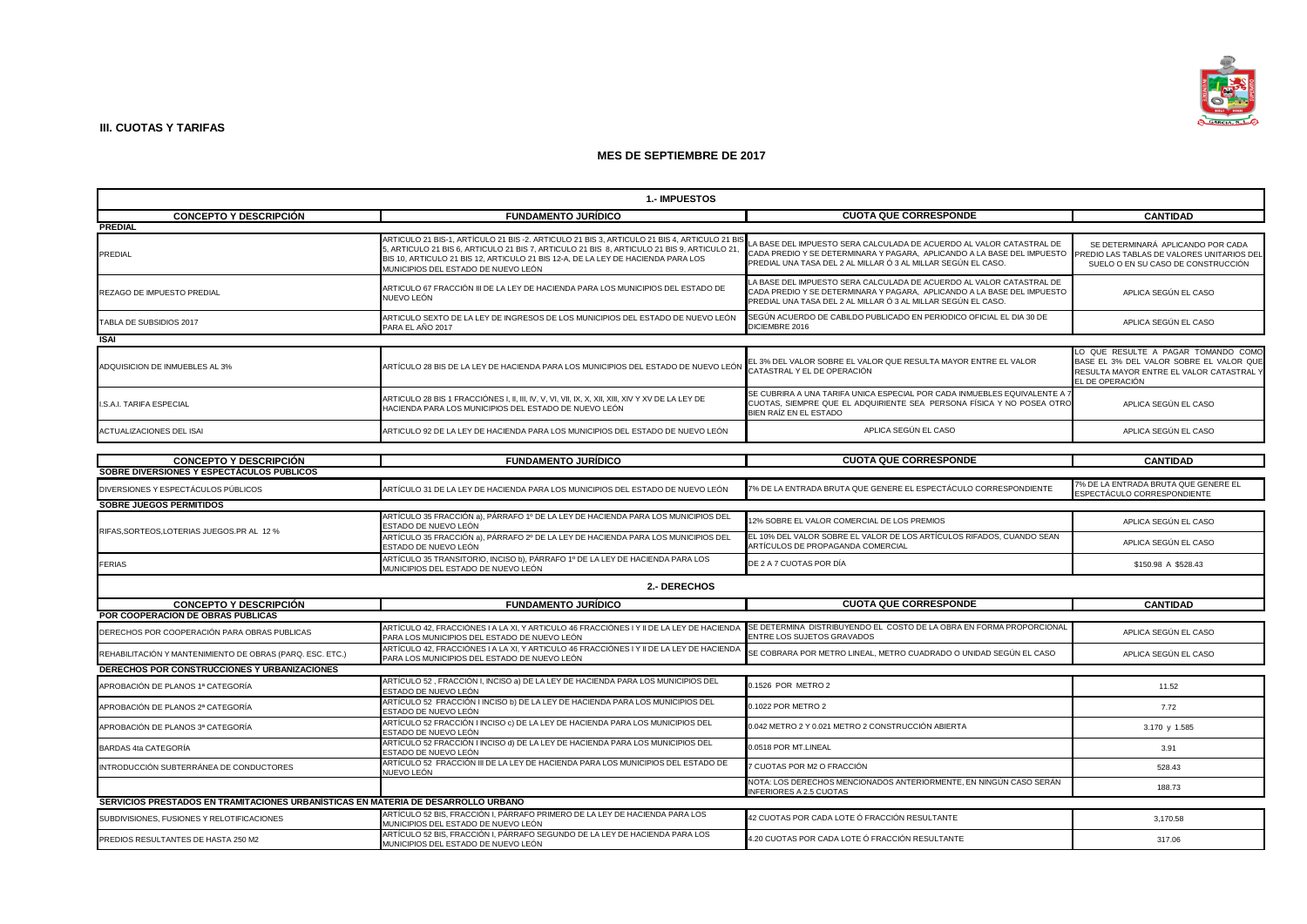

| ARTÍCULO 52 BIS. FRACCIÓN I. PÁRRAFO TERCERO DE LA LEY DE HACIENDA PARA LOS                |                                                                                                                                              |                                                                                                                                                                                                                                                                                                                                                                                                                      |                                                            |  |
|--------------------------------------------------------------------------------------------|----------------------------------------------------------------------------------------------------------------------------------------------|----------------------------------------------------------------------------------------------------------------------------------------------------------------------------------------------------------------------------------------------------------------------------------------------------------------------------------------------------------------------------------------------------------------------|------------------------------------------------------------|--|
| FACTIBILIDAD Y LINEAMIENTO                                                                 | MUNICIPIOS DEL ESTADO DE NUEVO LEÓN                                                                                                          | 2.80 CUOTAS                                                                                                                                                                                                                                                                                                                                                                                                          | 211.37                                                     |  |
| INICIO DE TRAMITE DE USO DE SUELO O EDIFICACIÓN                                            |                                                                                                                                              |                                                                                                                                                                                                                                                                                                                                                                                                                      |                                                            |  |
| INICIO DE TRAMITE DE LICENCIA DE USO DE SUELO O EDIFICACIÓN<br><b>HASTA 100 M2</b>         | ARTÍCULO 52 BIS, FRACCIÓN II, INCISO a) DE LA LEY DE HACIENDA PARA LOS MUNICIPIOS DEL<br>ESTADO DE NUEVO LEÓN                                | <b>3.40 CUOTAS</b>                                                                                                                                                                                                                                                                                                                                                                                                   | 634.12                                                     |  |
| INICIO DE TRÁMITE DE LICENCIA DE USO DE SUELO Ó EDIFICACIÓN<br>MAYOR DE 100 Y HASTA 250 M2 | ARTÍCULO 52 BIS, FRACCIÓN II, INCISO b) DE LA LEY DE HACIENDA PARA LOS MUNICIPIOS DEL<br>ESTADO DE NUEVO LEÓN                                | 16.80 CUOTAS                                                                                                                                                                                                                                                                                                                                                                                                         | 1,268.23                                                   |  |
| INICIO DE TRÁMITE DE LICENCIA DE USO DE SUELO Ó EDIFICACIÓN<br>MAYOR DE 250 Y HASTA 500 M2 | ARTÍCULO 52 BIS, FRACCIÓN II, INCISO c) DE LA LEY DE HACIENDA PARA LOS MUNICIPIOS DEL<br>ESTADO DE NUEVO LEÓN                                | 25.20 CUOTAS                                                                                                                                                                                                                                                                                                                                                                                                         | 1,902.35                                                   |  |
| INICIO DE TRÁMITE DE LICENCIA DE USO DE SUELO Ó EDIFICACIÓN<br>MAYOR DE 500 HASTA 1000 M2  | ARTÍCULO 52 BIS, FRACCIÓN II, INCISO d) DE LA LEY DE HACIENDA PARA LOS MUNICIPIOS DEL<br>ESTADO DE NUEVO LEÓN                                | 33.60 CUOTAS                                                                                                                                                                                                                                                                                                                                                                                                         | 2,536.46                                                   |  |
| INICIO DE TRÁMITE DE LICENCIA DE USO DE SUELO Ó EDIFICACIÓN<br>MAYOR DE 1000 M2            | ARTÍCULO 52 BIS, FRACCIÓN II, INCISO e) DE LA LEY DE HACIENDA PARA LOS MUNICIPIOS DEL<br>ESTADO DE NUEVO LEÓN                                | <b>42 CUOTAS</b>                                                                                                                                                                                                                                                                                                                                                                                                     | 3,170.58                                                   |  |
|                                                                                            |                                                                                                                                              |                                                                                                                                                                                                                                                                                                                                                                                                                      |                                                            |  |
| LICENCIAS DE USO DE SUELO O EDIFICACIONES                                                  | ARTÍCULO 52 BIS. FRACCIÓN III. INCISO a) DE LA LEY DE HACIENDA PARA LOS MUNICIPIOS DEL                                                       |                                                                                                                                                                                                                                                                                                                                                                                                                      |                                                            |  |
| LICENCIA DE USO DE SUELO Ó EDIFICACIÓN HASTA 100 M2                                        | ESTADO DE NUEVO LEÓN                                                                                                                         | 3.40 CUOTAS                                                                                                                                                                                                                                                                                                                                                                                                          | 634.12                                                     |  |
| LICENCIA DE USO DE SUELO Ó EDIFICACIÓN MAYOR DE 100 HASTA 250 M2                           | ARTÍCULO 52 BIS, FRACCIÓN III, INCISO b) DE LA LEY DE HACIENDA PARA LOS MUNICIPIOS DEL<br>ESTADO DE NUEVO LEÓN                               | 6.80 CUOTAS                                                                                                                                                                                                                                                                                                                                                                                                          | 1,268.23                                                   |  |
| LICENCIA DE USO DE SUELO Ó EDIFICACIÓN MAYOR DE 250 HASTA 500 M:                           | ARTÍCULO 52 BIS, FRACCIÓN III, INCISO c) DE LA LEY DE HACIENDA PARA LOS MUNICIPIOS DEL<br>ESTADO DE NUEVO LEÓN                               | 25.20 CUOTAS                                                                                                                                                                                                                                                                                                                                                                                                         | 1,902.35                                                   |  |
| LICENCIA DE USO DE SUELO Ó EDIFICACIÓN MAYOR DE 500 HASTA 1000<br>M2                       | ARTÍCULO 52 BIS, FRACCIÓN III, INCISO d) DE LA LEY DE HACIENDA PARA LOS MUNICIPIOS DEL<br>ESTADO DE NUEVO LEÓN                               | 33.60 CUOTAS                                                                                                                                                                                                                                                                                                                                                                                                         | 2,536.46                                                   |  |
| LICENCIA DE USO DE SUELO MAYOR DE 1000 M2                                                  | ARTÍCULO 52 BIS, FRACCIÓN III, INCISO e) DE LA LEY DE HACIENDA PARA LOS MUNICIPIOS DEL<br>ESTADO DE NUEVO LEÓN                               | <b>42 CUOTAS</b>                                                                                                                                                                                                                                                                                                                                                                                                     | 3,170.58                                                   |  |
| <b>ADICIONALES</b>                                                                         |                                                                                                                                              |                                                                                                                                                                                                                                                                                                                                                                                                                      |                                                            |  |
| ADICIONALES LICENCIA DE USO DE SUELO Ó EDIFICACIÓN HASTA 100M2                             | ARTÍCULO 52 BIS, FRACCIÓN III, PÁRRAFO SEGUNDO, INCISO a) DE LA LEY DE HACIENDA PARA<br>OS MUNICIPIOS DEL ESTADO DE NUEVO LEÓN               | 0.112 CUOTAS POR MT2                                                                                                                                                                                                                                                                                                                                                                                                 | 8.45                                                       |  |
| ADICIONALES LICENCIA DE USO DE SUELO Ó EDIFICACIÓN MAYOR DE 100<br><b>HASTA 250 M2</b>     | ARTÍCULO 52 BIS, FRACCIÓN III, PÁRRAFO SEGUNDO, INCISO b) DE LA LEY DE HACIENDA PARA<br>LOS MUNICIPIOS EL ESTADO DE NUEVO LEÓN               | 0.224 CUOTAS POR MT2                                                                                                                                                                                                                                                                                                                                                                                                 | 16.91                                                      |  |
| ADICIONALES LICENCIA DE USO DE SUELO Ó EDIFICACIÓN MAYOR DE 250<br><b>HASTA 500 M2</b>     | ARTÍCULO 52 BIS, FRACCIÓN III, PÁRRAFO SEGUNDO, INCISO c) DE LA LEY DE HACIENDA PARA<br>OS MUNICIPIOS DEL ESTADO DE NUEVO LEÓN               | 0.336 CUOTAS POR MT2                                                                                                                                                                                                                                                                                                                                                                                                 | 25.36                                                      |  |
| ADICIONALES LICENCIA DE USO DE SUELO Ó EDIFICACIÓN MAYOR DE 500<br><b>HASTA 1000 M2</b>    | ARTÍCULO 52 BIS, FRACCIÓN III, PÁRRAFO SEGUNDO, INCISO d) DE LA LEY DE HACIENDA PARA<br>OS MUNICIPIOS DEL ESTADO DE NUEVO LEÓN               | 0.434 CUOTAS POR MT2                                                                                                                                                                                                                                                                                                                                                                                                 | 32.76                                                      |  |
| ADICIONALES LICENCIA DE USO DE SUELO Ó EDIFICACIÓN MAYOR DE 1000<br>M <sub>2</sub>         | ARTÍCULO 52 BIS, FRACCIÓN III, PÁRRAFO SEGUNDO, INCISO e) DE LA LEY DE HACIENDA PARA<br>OS MUNICIPIOS DEL ESTADO DE NUEVO LEÓN               | 0.532 CUOTAS POR MT2                                                                                                                                                                                                                                                                                                                                                                                                 | 40.16                                                      |  |
|                                                                                            |                                                                                                                                              | NOTA: LA CUOTA PREVISTA NO EXCEDERÁ DE \$8.00 POR METRO CUADRADO PARA<br>EDIFICACIONES HABITACIONALES MULTIFAMILIARES. LAS CASAS-HABITACIÓN<br>ESTARAN EXCENTAS DEL PAGO DE ESTE DERECHO                                                                                                                                                                                                                             | SEGÚN SEA EL CASO                                          |  |
| <b>FACTIBILIDAD Y AUTORIZACIÓN DE RÉGIMEN DE CONDOMINIO</b>                                |                                                                                                                                              |                                                                                                                                                                                                                                                                                                                                                                                                                      |                                                            |  |
| FACTIBILIDAD Y AUTORIZACIÓN DE RÉGIMENES EN CONDOMINIO<br>VERTICAL                         | ARTÍCULO 52 BIS, FRACCIÓN IV, INCISO a) DE LA LEY DE HACIENDA PARA LOS MUNICIPIOS DEL<br>ESTADO DE NUEVO LEÓN                                | 0.168 CUOTAS POR MT2 DE CONSTRUCCIÓN                                                                                                                                                                                                                                                                                                                                                                                 | 12.68                                                      |  |
| FACTIBILIDAD Y AUTORIZACIÓN DE RÉGIMENES EN CONDOMINIO                                     | ARTÍCULO 52 BIS, FRACCIÓN IV, INCISO b) Y FRACCIÓN V NÚMERO 1 LETRA A DE LA LEY DE<br>HACIENDA PARA LOS MUNICIPIOS DEL ESTADO DE NUEVO LEÓN  | LOTES HABITACIONALES O INDUSTRIALES DE HASTA 150 M2: 0.1498 CUOTAS                                                                                                                                                                                                                                                                                                                                                   | 11.31                                                      |  |
| HORIZONTAL                                                                                 | ARTÍCULO 52 BIS. FRACCIÓN IV. INCISO b) Y FRACCIÓN V NÚMERO 1 LETRA B DE  LA LEY DE<br>HACIENDA PARA LOS MUNICIPIOS DEL ESTADO DE NUEVO LEÓN | LOTES HABITACIONALES O INDUSTRIALES DE MAS DE 150 M2 HASTA 300 M2: 0.20<br><b>CUOTAS</b>                                                                                                                                                                                                                                                                                                                             | 15.10                                                      |  |
|                                                                                            |                                                                                                                                              | LOTES HABITACIONALES O INDUSTRIALES DE MAS DE 300 M2: 0.24 CUOTAS                                                                                                                                                                                                                                                                                                                                                    | 18.12                                                      |  |
|                                                                                            | ARTÍCULO 52 BIS, FRACCIÓN IV, INCISO b) Y FRACCIÓN V NÚMERO 1 LETRA C DE LA LEY DE                                                           | LOTES HABITACIONALES O INDUSTRIALES DE HASTA 150 M2: 0.1498 CUOTAS<br>LOTES HABITACIONALES O INDUSTRIALES DE MAS DE 150 M2 HASTA 300 M2: 0.20                                                                                                                                                                                                                                                                        |                                                            |  |
| FACTIBILIDAD Y AUTORIZACIÓN DE RÉGIMENES EN CONDOMINIO MIXTO                               | HACIENDA PARA LOS MUNICIPIOS DEL ESTADO DE NUEVO LEÓN                                                                                        | <b>CUOTAS</b><br>LOTES HABITACIONALES O INDUSTRIALES DE MAS DE 300 M2: 0.24 CUOTAS                                                                                                                                                                                                                                                                                                                                   | 11.31<br>15.10<br>18.12<br>11.31<br>12,418.11<br>12,418.11 |  |
|                                                                                            | ARTÍCULO 52 BIS, FRACCIÓN IV, INCISO b) Y FRACCIÓN V INCISO b) NÚMERO 3 DE LA LEY DE                                                         | LOTES CAMPESTRES: 0.1498 CUOTAS                                                                                                                                                                                                                                                                                                                                                                                      |                                                            |  |
|                                                                                            | ACIENDA DE LOS MUNICIPIOS DEL ESTADO DE NUEVO LEÓN                                                                                           |                                                                                                                                                                                                                                                                                                                                                                                                                      |                                                            |  |
| AUTORIZACION DE FRACCIONAMIENTOS                                                           | ARTÍCULO 52 BIS, FRACCIÓN V, INCISO a) DE LA LEY DE HACIENDA PARA LOS MUNICIPIOS DEL                                                         |                                                                                                                                                                                                                                                                                                                                                                                                                      |                                                            |  |
| FACTIBILIDAD Y LINEAMIENTOS                                                                | ESTADO DE NUEVO LEÓN<br>ARTÍCULO 52 BIS, FRACCIÓN V, INCISO b) DE LA LEY DE HACIENDA PARA LOS MUNICIPIOS DEL                                 | 164.50 CUOTAS                                                                                                                                                                                                                                                                                                                                                                                                        |                                                            |  |
| PROYECTO URBANÍSTICO                                                                       | ESTADO DE NUEVO LEÓN                                                                                                                         | 64.50 CUOTAS                                                                                                                                                                                                                                                                                                                                                                                                         |                                                            |  |
| PROYECTO EJECUTIVO                                                                         | ARTÍCULO 52 BIS, FRACCIÓN V, INCISO c) NÚMERO 1 LETRAS A, B, C DE LA LEY DE HACIENDA<br>PARA LOS MUNICIPIOS DEL ESTADO DE NUEVO LEÓN         | SE COBRARÁ POR M2 DE ÁREA VENDIBLE DEPENDIENDO SI EL ÁREA ES A-LOTESCON SUPERFICIEHASTA 150 M2.<br>HABITACIONAL, INDUSTRIAL, CAMPESTRE U OTROS A-LOTES CON SUPERFICIE HASTA 11.30/M2; B-LOTES CON SUPERFICIE DE MÁS DE<br>150 M2, 0.1498 CUOTAS, B-LOTES CON SUPERFICIE DE MÁS DE 150 M2 Y HASTA 300 150 M2 Y HASTA 300 M2, 15.098/M2; LOTES CON<br>M2, 0.20 CUOTAS, LOTES CON SUPERFICIE MAYOR A 300 M2 0.24 CUOTAS | SUPERFICIE MAYOR A 300 M2 18.11/M2                         |  |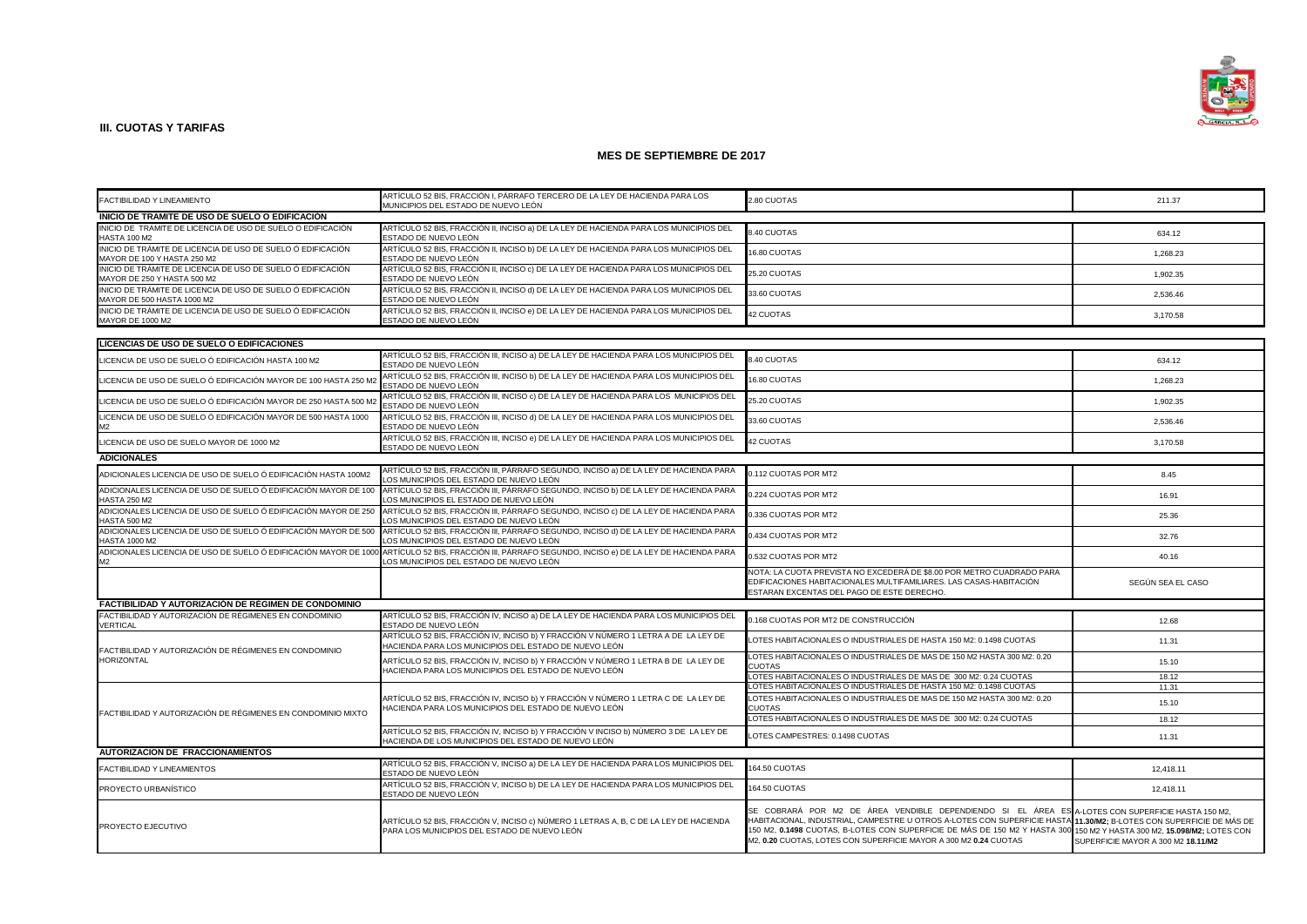

| HABITACIONALES O INDUSTRIALES                                                                     | ARTÍCULO 52 BIS, FRACCIÓN V, INCISO c) NÚMERO 1 LETRAS A, B, C DE LA LEY DE HACIENDA<br>PARA LOS MUNICIPIOS DEL ESTADO DE NUEVO LEÓN                                                                               | HABITACIONALES O INDUSTRIALES, EXCEPTUANDO LOS PREDIOS RESERVADOS<br>PARA EQUIPAMIENTOS COMERCIALES Y DE SERVICIOS:SE COBRARA POR M2 DE A-LOTES CON SUPERFICIE HASTA 150 M2,<br>ÁREA VENDIBLE DEPENDIENDO SI EL ÁREA ES HABITACIONAL, INDUSTRIAL, 11.30/M2; B-LOTES CON SUPERFICIE DE MÁS DE<br>CAMPESTRE U OTROS A-LOTES CON SUPERFICIE HASTA 150 M2, 0.1498 CUOTAS, B-150 M2 Y HASTA 300 M2, 15.098/M2; LOTES CON<br>LOTES CON SUPERFICIE DE MÁS DE 150 M2 Y HASTA 300 M2, 0.20 CUOTAS, LOTES SUPERFICIE MAYOR A 300 M2 18.11/M2<br>CON SUPERFICIE MAYOR A 300 M2 0.24 CUOTAS |           |
|---------------------------------------------------------------------------------------------------|--------------------------------------------------------------------------------------------------------------------------------------------------------------------------------------------------------------------|---------------------------------------------------------------------------------------------------------------------------------------------------------------------------------------------------------------------------------------------------------------------------------------------------------------------------------------------------------------------------------------------------------------------------------------------------------------------------------------------------------------------------------------------------------------------------------|-----------|
| LOTES CON SUPERFICIE HASTA 150 M2                                                                 | ARTÍCULO 52 BIS, FRACCIÓN V. INCISO c), NÚMERO 1, APARTADO A. DE LA LEY DE HACIENDA<br>PARA LOS MUNICIPIOS DEL ESTADO DE NUEVO LEÓN                                                                                | 0.1498 CUOTAS                                                                                                                                                                                                                                                                                                                                                                                                                                                                                                                                                                   | 11.31     |
| LOTES CON SUPERFICIE DE MAS DE 150 HASTA 300 M2                                                   | ARTÍCULO 52 BIS, FRACCIÓN V. INCISO c), NÚMERO 1, APARTADO B. DE LA LEY DE HACIENDA<br>PARA LOS MUNICIPIOS DEL ESTADO DE NUEVO LEÓN                                                                                | 0.20 CUOTAS                                                                                                                                                                                                                                                                                                                                                                                                                                                                                                                                                                     | 15.10     |
| LOTES CON SUPERFICIE MAYOR DE 300 M2                                                              | ARTÍCULO 52 BIS, FRACCIÓN V. INCISO c), NÚMERO 1, APARTADO C. DE LA LEY DE HACIENDA<br>PARA LOS MUNICIPIOS DEL ESTADO DE NUEVO LEÓN                                                                                | 0.24 CUOTAS                                                                                                                                                                                                                                                                                                                                                                                                                                                                                                                                                                     | 18.12     |
| INDUSTRIALES UBICADOS EN EL MUNICIPIO                                                             | ARTÍCULO 52 BIS, FRACCIÓN V. INCISO c), NÚMERO 2 DE LA LEY DE HACIENDA PARA LOS<br>MUNICIPIOS DEL ESTADO DE NUEVO LEÓN                                                                                             | 0.1498 CUOTAS                                                                                                                                                                                                                                                                                                                                                                                                                                                                                                                                                                   | 11.31     |
| OTROS UBICADOS EN EL MUNICIPIO                                                                    | ARTÍCULO 52 BIS, FRACCIÓN V. INCISO c), NÚMERO 5 DE LA LEY DE HACIENDA PARA LOS<br>MUNICIPIOS DEL ESTADO DE NUEVO LEÓN                                                                                             | 0.1498 CUOTAS                                                                                                                                                                                                                                                                                                                                                                                                                                                                                                                                                                   | 11.31     |
| CERTIFICACIÓN DEL CUMPLIMIENTO DE REQUSITOS PARA VENTA.                                           | ARTÍCULO 52 BIS, FRACCIÓN V. INCISO c), NÚMERO 6, INCISO d) DE LA LEY DE HACIENDA PARA<br>OS MUNICIPIOS DEL ESTADO DE NUEVO LEÓN                                                                                   | 164.50 CUOTAS                                                                                                                                                                                                                                                                                                                                                                                                                                                                                                                                                                   | 12,418.11 |
| <b>PRORROGA</b>                                                                                   | ARTÍCULO 52 BIS, FRACCIÓN V. INCISO c), NÚMERO 6, INCISO e) DE LA LEY DE HACIENDA PARA<br>OS MUNICIPIOS DEL ESTADO DE NUEVO LEÓN                                                                                   | 81.90 CUOTAS                                                                                                                                                                                                                                                                                                                                                                                                                                                                                                                                                                    | 6,182.63  |
| ACTUALIZACIÓN DE GARANTÍAS                                                                        | ARTÍCULO 52 BIS, FRACCIÓN V. INCISO c), NÚMERO 6, INCISO f) DE LA LEY DE HACIENDA PARA<br>OS MUNICIPIOS DEL ESTADO DE NUEVO LEÓN                                                                                   | 81.90 CUOTAS                                                                                                                                                                                                                                                                                                                                                                                                                                                                                                                                                                    | 6,182.63  |
| <b>MODIFICACIONES</b>                                                                             | ARTÍCULO 52 BIS, FRACCIÓN V. INCISO c), NÚMERO 6, INCISO g) DE LA LEY DE HACIENDA PARA<br>OS MUNICIPIOS DEL ESTADO DE NUEVO LEÓN                                                                                   | 81.90 CUOTAS                                                                                                                                                                                                                                                                                                                                                                                                                                                                                                                                                                    | 6,182.63  |
| RECEPCIÓN DE OBRA                                                                                 | ARTÍCULO 52 BIS, FRACCIÓN V. INCISO c), NÚMERO 6, INCISO h) DE LA LEY DE HACIENDA PARA<br>OS MUNICIPIOS DEL ESTADO DE NUEVO LEÓN.                                                                                  | 821.10 CUOTAS                                                                                                                                                                                                                                                                                                                                                                                                                                                                                                                                                                   | 61,984.84 |
| REGULARIZACIÓN Y ORDENAMIENTO URBANO EN FRACCIÓNAMIENTOS Y<br>EN LICENCIAS DE USO DE SUELO (105%) | ARTÍCULO 52 BIS, FRACCIÓN VI DE LA LEY DE HACIENDA PARA LOS MUNICIPIOS DEL ESTADO DE SE APLICARAN LAS CUOTAS PREVISTAS EN LAS FRACCIÓNES III Y IV DEL ARTÍCULO 52 BIS DE LA LEY DE HACIENDA PARA LOS<br>NUEVO LEÓN | MUNICIPIOS DEL ESTADO DE NUEVO LEÓN, CON UN INCREMENTO DEL 105%                                                                                                                                                                                                                                                                                                                                                                                                                                                                                                                 |           |
| EXPEDICIÓN DE COPIAS CERTIFICADAS DE PLANOS                                                       | ARTÍCULO 52 BIS, FRACCIÓN VII DE LA LEY DE HACIENDA PARA LOS MUNICIPIOS DEL ESTADO<br>DE NUEVO LEÓN                                                                                                                | 4.90 CUOTAS                                                                                                                                                                                                                                                                                                                                                                                                                                                                                                                                                                     | 369.90    |
| EXPEDICIÓN DE DIVERSAS CONSTANCIAS Y CERTIFICACIONES                                              | ARTÍCULO 52 BIS, FRACCIÓN VIII DE LA LEY DE HACIENDA PARA LOS MUNICIPIOS DEL ESTADO<br>DE NUEVO LEÓN                                                                                                               | 3.5 CUOTAS                                                                                                                                                                                                                                                                                                                                                                                                                                                                                                                                                                      | 264.22    |
| INFORMACIÓN DE ALINEAMIENTO DE LA VIALIDAD                                                        | ARTÍCULO 52 BIS, FRACCIÓN IX DE LA LEY DE HACIENDA PARA LOS MUNICIPIOS DEL ESTADO DE<br>NUEVO LEÓN                                                                                                                 | 2.1 CUOTAS                                                                                                                                                                                                                                                                                                                                                                                                                                                                                                                                                                      | 158.53    |
| INSCRIPCION DE NUEVOS FRACCIÓNAMIENTOS O AMPLIACIÓN                                               |                                                                                                                                                                                                                    |                                                                                                                                                                                                                                                                                                                                                                                                                                                                                                                                                                                 |           |
| MAYOR DE 250 M2                                                                                   | FRACCIÓNAMIENTOS CUYOS LOTES TENGAN UNA SUPERFICIE PROMEDIO ARTÍCULO 55 INCISO a) DE LA LEY DE HACIENDA PARA LOS MUNICIPIOS DEL ESTADO DE NUEVO 0.0322 CUOTAS POR MT2<br>FÓN                                       |                                                                                                                                                                                                                                                                                                                                                                                                                                                                                                                                                                                 | 2.43      |
| FRACCIÓNAMIENTOS CUYOS LOTES TENGAN UNA SUPERFICIE PROMEDIO<br>ENTRE 150 Y 250 M2                 | ARTÍCULO 55 INCISO b) DE LA LEY DE HACIENDA PARA LOS MUNICIPIOS DEL ESTADO DE<br>NUEVO LEÓN                                                                                                                        | 0.168 CUOTAS POR MT2                                                                                                                                                                                                                                                                                                                                                                                                                                                                                                                                                            | 12.682    |
| FRACCIÓNAMIENTOS CUYOS LOTES TENGAN UNA SUPERFICIE PROMEDIO<br>MENOR DE 150 M2                    | ARTÍCULO 55 INCISO c) DE LA LEY DE HACIENDA PARA LOS MUNICIPIOS DEL ESTADO DE NUEVO<br>FÓN                                                                                                                         | 0.126 CUOTAS POR MT2                                                                                                                                                                                                                                                                                                                                                                                                                                                                                                                                                            | 9.512     |
| CEMENTERIOS UBICADOS EN LOS MUNICIPIOS                                                            | ARTÍCULO 55 INCISO d) DE LA LEY DE HACIENDA PARA LOS MUNICIPIOS DEL ESTADO DE NUEVO<br>FÓN                                                                                                                         | 0.168 CUOTAS POR MT2                                                                                                                                                                                                                                                                                                                                                                                                                                                                                                                                                            | 12.68     |
| ASIGNACIÓN DE NÚMERO OFICIAL                                                                      | ARTÍCULO 55, PÁRRAFO TERCERO DE LA LEY DE HACIENDA PARA LOS MUNICIPIOS DEL ESTADO<br>DE NUEVO LEÓN                                                                                                                 | 1.24 CUOTAS                                                                                                                                                                                                                                                                                                                                                                                                                                                                                                                                                                     | 93.61     |
| POR CERTIFICACIONES, AUTORIZACIONES, CONSTANCIAS Y REGISTROS                                      |                                                                                                                                                                                                                    |                                                                                                                                                                                                                                                                                                                                                                                                                                                                                                                                                                                 |           |
|                                                                                                   | ARTÍCULO 57, FRACCIÓN I, INCISO a) DE LA LEY DE HACIENDA PARA LOS MUNICIPIOS DEL                                                                                                                                   | 0.0168 CUOTAS EN HOJAS TAMAÑO CARTA                                                                                                                                                                                                                                                                                                                                                                                                                                                                                                                                             | 1.268     |
| COPIA SIMPLE POR HOJA                                                                             | ESTADO DE NUEVO LEÓN                                                                                                                                                                                               | 0.0238 CUOTAS EN HOJAS TAMAÑO OFICIO                                                                                                                                                                                                                                                                                                                                                                                                                                                                                                                                            | 1.797     |
|                                                                                                   | ARTÍCULO 57, FRACCIÓN I, INCISO b) DE LA LEY DE HACIENDA PARA LOS MUNICIPIOS DEL                                                                                                                                   | 0.0336 CUOTAS EN HOJAS TAMAÑO CARTA                                                                                                                                                                                                                                                                                                                                                                                                                                                                                                                                             | 2.54      |
| COPIA A COLOR POR HOJA                                                                            | ESTADO DE NUEVO LEÓN                                                                                                                                                                                               | 0.0476 CUOTAS EN HOJAS TAMAÑO OFICIO                                                                                                                                                                                                                                                                                                                                                                                                                                                                                                                                            | 3.59      |
| COPIA CERTIFICADAS POR CADA DOCUMENTO                                                             | ARTÍCULO 57, FRACCIÓN I, INCISO c) DE LA LEY DE HACIENDA PARA LOS MUNICIPIOS DEL<br>ESTADO DE NUEVO LEÓN                                                                                                           | 1.4 CUOTA                                                                                                                                                                                                                                                                                                                                                                                                                                                                                                                                                                       | 105.69    |
| COPIA SIMPLE DE PLANOS                                                                            | ARTÍCULO 57, FRACCIÓN I, INCISO d) DE LA LEY DE HACIENDA PARA LOS MUNICIPIOS DEL<br>ESTADO DE NUEVO LEÓN                                                                                                           | 0.602 CUOTAS                                                                                                                                                                                                                                                                                                                                                                                                                                                                                                                                                                    | 45.44     |
| COPIA SIMPLE DE PLANOS A COLOR                                                                    | ARTÍCULO 57, FRACCIÓN I, INCISO e) DE LA LEY DE HACIENDA PARA LOS MUNICIPIOS DEL<br>STADO DE NUEVO LEÓN                                                                                                            | 2.8 CUOTAS                                                                                                                                                                                                                                                                                                                                                                                                                                                                                                                                                                      | 211.37    |
| COPIA CERTIFICADA DE PLANOS                                                                       | ARTÍCULO 57, FRACCIÓN I, INCISO f) DE LA LEY DE HACIENDA PARA LOS MUNICIPIOS DEL<br>ESTADO DE NUEVO LEÓN                                                                                                           | 4.2 CUOTAS                                                                                                                                                                                                                                                                                                                                                                                                                                                                                                                                                                      | 317.06    |
| COPIA CERTIFICADA DE PLANOS A COLOR                                                               | ARTÍCULO 57, FRACCIÓN I, INCISO 9) DE LA LEY DE HACIENDA PARA LOS MUNICIPIOS DEL<br>ESTADO DE NUEVO LEÓN                                                                                                           | <b>7 CUOTAS</b>                                                                                                                                                                                                                                                                                                                                                                                                                                                                                                                                                                 | 528.43    |
| DIVERSAS CONSTANCIAS Y CERTIFICACIONES                                                            | ARTÍCULO 57, FRACCIÓN I, INCISO h) DE LA LEY DE HACIENDA PARA LOS MUNICIPIOS DEL<br>ESTADO DE NUEVO LEÓN                                                                                                           | <b>4 CUOTA</b>                                                                                                                                                                                                                                                                                                                                                                                                                                                                                                                                                                  | 105.69    |
| BÚSQUEDA Y LOCALIZACIÓN DE ARCHIVOS Y EXPEDIENTES                                                 | ARTÍCULO 57, FRACCIÓN I, PÁRRAFO TERCERO DE LA LEY DE HACIENDA PARA LOS MUNICIPIOS<br>EL ESTADO DE NUEVO LEÓN                                                                                                      | 1.4 CUOTA                                                                                                                                                                                                                                                                                                                                                                                                                                                                                                                                                                       | 105.69    |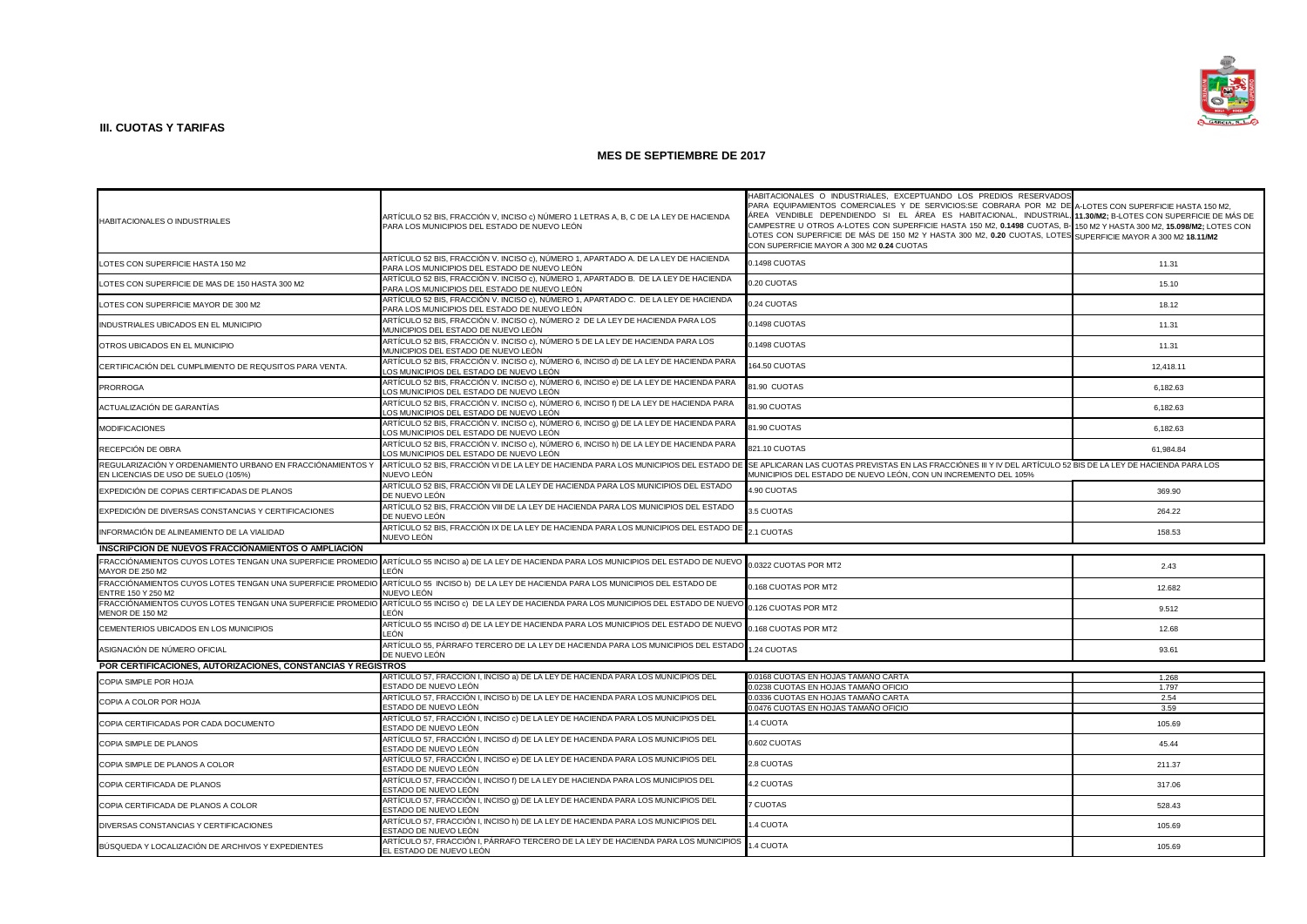

| CERTIFICACIÓN DE PREDIAL                                                                                          | ARTÍCULO 57, FRACCIÓN I, INCISO h) DE LA LEY DE HACIENDA PARA LOS MUNICIPIOS EL ESTADO<br>DE NUEVO LEÓN                           | <b>4 CUOTA</b>                                                                                                                                                                                                    | 105.69                                                                                                |
|-------------------------------------------------------------------------------------------------------------------|-----------------------------------------------------------------------------------------------------------------------------------|-------------------------------------------------------------------------------------------------------------------------------------------------------------------------------------------------------------------|-------------------------------------------------------------------------------------------------------|
| CERTIFICACIÓN COMISIONADOS MUNICIPALES                                                                            | ARTÍCULO 57, FRACCIÓN I, INCISO h) DE LA LEY DE HACIENDA PARA LOS MUNICIPIOS DEL<br>ESTADO DE NUEVO LEÓN                          | .4 CUOTA                                                                                                                                                                                                          | 105.69                                                                                                |
| CONSTANCIA O REGISTRO DE REFRENDO                                                                                 | ARTÍCULO 57, FRACCIÓN I, INCISO h) DE LA LEY DE HACIENDA PARA LOS MUNICIPIOS DEL<br>ESTADO DE NUEVO LEÓN                          | <b>4 CUOTA</b>                                                                                                                                                                                                    | 105.69                                                                                                |
| CONSTANCIA DE NO INFRACCIÓNES, RELATIVAS A CONTROL VEHICULAR                                                      | ARTÍCULO 57, FRACCIÓN I, PÁRRAFO CUARTO DE LA LEY DE HACIENDA PARA LOS MUNICIPIOS<br>DEL ESTADO DE NUEVO LEÓN                     | 0.35 CUOTAS                                                                                                                                                                                                       | 26.42                                                                                                 |
|                                                                                                                   |                                                                                                                                   |                                                                                                                                                                                                                   |                                                                                                       |
|                                                                                                                   |                                                                                                                                   |                                                                                                                                                                                                                   |                                                                                                       |
| INSCRIPCIÓN AL INICIO DE ACTIVIDADES                                                                              | ARTÍCULO 58 DE LA LEY DE HACIENDA PARA LOS MUNICIPIOS DEL ESTADO DE NUEVO LEÓN                                                    | ESTE ARTÍCULO SOLO MENCIONA LAS CUOTAS POR INSCRIPCIÓN AL INICIO DE<br>ACTIVIDADES, POR REFRENDO ANUAL DE LICENCIA, AUTORIZACIÓN, PERMISO O<br>CONCESIÓN QUE SE CUBRIRÁN EN LOS MUNICIPIOS DEL ÁREA METROPOLITANA |                                                                                                       |
|                                                                                                                   |                                                                                                                                   | HASTA 15,000 PERSONAS: 1500 CUOTAS                                                                                                                                                                                | 113,235.00                                                                                            |
| <b>ESTADIOS DE FUTBOL</b>                                                                                         | ARTÍCULO 58 BIS FRACCIÓN A) NÚMERO 1 DE LA LEY DE HACIENDA PARA LOS MUNICIPIOS EL                                                 | DE MAS DE 15,000 HASTA 25,000 PERSONAS: 2700 CUOTAS                                                                                                                                                               | 203.823.00                                                                                            |
|                                                                                                                   | ESTADO DE NUEVO LEÓN                                                                                                              | DEMAS DE 25,000 PERSONAS: 4900 CUOTAS                                                                                                                                                                             | 369,901.00                                                                                            |
|                                                                                                                   |                                                                                                                                   |                                                                                                                                                                                                                   |                                                                                                       |
| CABARET, CENTROS NOCTURNOS, DISCOTECAS, CASAS Y<br>ESTABLECIMIENTOS DE APUESTAS                                   | ARTÍCULO 58 BIS FRACCIÓN A) NÚMERO 2 DE LA LEY DE HACIENDA PARA LOS MUNICIPIOS EL<br>ESTADO DE NUEVO LEÓN                         | VO MAYOR DE 120 M2: 3346 CUOTAS                                                                                                                                                                                   | 252,589.54                                                                                            |
|                                                                                                                   |                                                                                                                                   | MAYOR DE 120 M2: 3955 CUOTAS                                                                                                                                                                                      | 298,562.95                                                                                            |
| HOTELES Y MOTELES DE PASO CON SERVICIO DE BAR Y RESTURANT-BAF                                                     | ARTÍCULO 58 BIS FRACCIÓN A) NÚMERO 4 DE LA LEY DE HACIENDA PARA LOS MUNICIPIOS EL<br>ESTADO DE NUEVO LEÓN                         | 2100 CUOTAS                                                                                                                                                                                                       | 158,529.00                                                                                            |
| <b>ESTABLECIMIENTOS QUE EXPENDAN BEBIDAS ALCOHÓLICAS CERRADAS</b>                                                 |                                                                                                                                   |                                                                                                                                                                                                                   |                                                                                                       |
| ABARROTES CON VENTA DE CERVEZA CON UN AREA DE EXPOSICIÓN AL<br>PÚBLICO NO MAYOR A 50 M2                           | ARTÍCULO 58 BIS FRACCIÓN A) NÚMERO 5 INCISO a) DE LA LEY DE HACIENDA PARA LOS<br>MUNICIPIOS EL ESTADO DE NUEVO LEÓN               | 21 CUOTAS                                                                                                                                                                                                         | 1,585.29                                                                                              |
| ABARROTES CON VENTA DE CERVEZA, VINOS Y LICORES CON UN AREA<br>DE EXPOSICIÓN AL PÚBLICO, NO MAYOR A 50 M2         | ARTÍCULO 58 BIS FRACCIÓN A) NÚMERO 5 INCISO b) DE LA LEY DE HACIENDA PARA LOS<br>MUNICIPIOS EL ESTADO DE NUEVO LEÓN               | <b>42 CUOTAS</b>                                                                                                                                                                                                  | 3,170.58                                                                                              |
| DEPOSITO CON VENTA DE CERVEZA INCLUYENO LOS QUE TIENEN<br>SERVICIO DE AUTO                                        | ARTÍCULO 58 BIS FRACCIÓN A) NÚMERO 5 INCISO c) DE LA LEY DE HACIENDA PARA LOS<br>MUNICIPIOS EL ESTADO DE NUEVO LEÓN               | <b>56 CUOTAS</b>                                                                                                                                                                                                  | 4.227.44                                                                                              |
| DEPOSITO CON VENTA DE CERVEZA, VINOS Y LICORES INCLUYENDO LOS<br>QUE TIENEN SERVICIO DE AUTO                      | ARTÍCULO 58 BIS FRACCIÓN A) NÚMERO 5 INCISO d) DE LA LEY DE HACIENDA PARA LOS<br>MUNICIPIOS EL ESTADO DE NUEVO LEÓN               | 112 CUOTAS                                                                                                                                                                                                        | 8.454.88                                                                                              |
| LICORERÍAS                                                                                                        | ARTÍCULO 58 BIS FRACCIÓN A) NÚMERO 5 INCISO e) DE LA LEY DE HACIENDA PARA LOS<br>MUNICIPIOS EL ESTADO DE NUEVO LEÓN               | 112 CUOTAS                                                                                                                                                                                                        | 8,454.88                                                                                              |
| MINISÚPER Y TIENDAS DE CONVENIENCIA CON UN AREA DE EXPOSICIÓN<br>AL PUBLICO NO MAYOR A 120 M2                     | ARTÍCULO 58 BIS FRACCIÓN A) NÚMERO 5 INCISO f) DE LA LEY DE HACIENDA PARA LOS<br>MUNICIPIOS EL ESTADO DE NUEVO LEÓN               | <b>84 CUOTAS</b>                                                                                                                                                                                                  | 6,341.16                                                                                              |
| MINISÚPER Y TIENDAS DE CONVENIENCIA CON UN AREA DE EXPOSICIÓN<br>AL PÚBLICO MAYOR A 120 M2                        | ARTÍCULO 58 BIS FRACCIÓN A) NÚMERO 5 INCISO 9) DE LA LEY DE HACIENDA PARA LOS<br>MUNICIPIOS EL ESTADO DE NUEVO LEÓN               | <b>189 CUOTAS</b>                                                                                                                                                                                                 | 14,267.61                                                                                             |
| TIENDAS DE AUTO SERVICIO MAYOR A 120 M2                                                                           | ARTÍCULO 58 BIS FRACCIÓN A) NÚMERO 5 INCISO h) DE LA LEY DE HACIENDA PARA LOS<br>MUNICIPIOS EL ESTADO DE NUEVO LEÓN               | 266 CUOTAS                                                                                                                                                                                                        | 20,080.34                                                                                             |
| TIENDAS DE AUTO SERV DEPARTAMENTALES MAYOR A 120 M2                                                               | ARTÍCULO 58 BIS FRACCIÓN A) NÚMERO 5 INCISO I) DE LA LEY DE HACIENDA PARA LOS<br>MUNICIPIOS EL ESTADO DE NUEVO LEÓN               | 532 CUOTAS                                                                                                                                                                                                        | 40,160.68                                                                                             |
| EXPENDIO Y DISTRIBUCIÓN AL MAYOREO DE CERVEZA Ó BEBIDAS<br>ALCOHÓLICAS EN BOTELLA CERRADA                         | ARTÍCULO 58 BIS FRACCIÓN A) NÚMERO 5 INCISO j) DE LA LEY DE HACIENDA PARA LOS<br>MUNICIPIOS EL ESTADO DE NUEVO LEÓN               | 476 CUOTAS                                                                                                                                                                                                        | 35,933.24                                                                                             |
| ESTABLECIMIENTOS QUE EXPENDAN BEBIDAS ALCOHÓLICAS EN BOTELLA ABIERTA O AL COPEO                                   |                                                                                                                                   |                                                                                                                                                                                                                   |                                                                                                       |
| CERVECERÍAS CON EXPENDIO DE CERVEZA                                                                               | ARTÍCULO 58 BIS FRACCIÓN A) NÚMERO 5 INCISO k) SUBINCISO a) DE LA LEY DE HACIENDA<br>PARA LOS MUNICIPIOS DEL ESTADO DE NUEVO LEÓN | 119 CUOTAS                                                                                                                                                                                                        | 8,983.31                                                                                              |
| RESTAURANTES, LONCHERÍAS, FONDAS Y SIMILARES CON EXPENDIO DE<br>CERVEZA                                           | ARTÍCULO 58 BIS FRACCIÓN A) NÚMERO 5 INCISO k) SUBINCISO b) DE LA LEY DE HACIENDA<br>PARA LOS MUNICIPIOS DEL ESTADO DE NUEVO LEÓN | 119 CUOTAS                                                                                                                                                                                                        | 8,983.31                                                                                              |
| BILLARES CON EXPENDIO DE CERVEZA                                                                                  | ARTÍCULO 58 BIS FRACCIÓN A) NÚMERO 5 INCISO k) SUBINCISO c) DE LA LEY DE HACIENDA<br>PARA LOS MUNICIPIOS DEL ESTADO DE NUEVO LEÓN | 119 CUOTAS                                                                                                                                                                                                        | 8,983.31                                                                                              |
| BILLARES CON EXPENDIO DE CERVEZA, VINOS Y LICORES                                                                 | ARTÍCULO 58 BIS FRACCIÓN A) NÚMERO 5 INCISO k) SUBINCISO d) DE LA LEY DE HACIENDA<br>PARA LOS MUNICIPIOS DEL ESTADO DE NUEVO LEÓN | <b>82 CUOTAS</b>                                                                                                                                                                                                  | 13,739.18                                                                                             |
| CANTINAS O BARES CON EXPENDIO DE CERVEZA VINOS Y LICORES                                                          | ARTÍCULO 58 BIS FRACCIÓN A) NÚMERO 5 INCISO k) SUBINCISO e) DE LA LEY DE HACIENDA<br>PARA LOS MUNICIPIOS DEL ESTADO DE NUEVO LEÓN | <b>350 CUOTAS</b>                                                                                                                                                                                                 | 26,421.50                                                                                             |
| RESTAURANTES - BAR CON EXPENIO DE CERVEZA, VINOS Y LICORES.<br>CON UN ÁREA DE ATENCIÓN AL PÚBLICO DE HASTA 120 M2 | ARTÍCULO 58 BIS FRACCIÓN A) NÚMERO 5 INCISO k) SUBINCISO f) DE LA LEY DE HACIENDA PARA<br>LOS MUNICIPIOS DEL ESTADO DE NUEVO LEÓN | 210 CUOTAS                                                                                                                                                                                                        | 15,852.90                                                                                             |
| RESTAURANTES- BAR CON EXPENDIO DE CERVEZA, VINOS Y LICORES<br>CON UN AREA DE ATENCIÓN AL PÚBLICO MAYOR A 120 M2   | ARTÍCULO 58 BIS FRACCIÓN A) NÚMERO 5 INCISO k) SUBINCISO g) DE LA LEY DE HACIENDA<br>PARA LOS MUNICIPIOS DEL ESTADO DE NUEVO LEÓN | 350 CUOTAS                                                                                                                                                                                                        | 26,421.50                                                                                             |
| CENTROS O CLUBES SOCIALES O DEPORTIVOS CON EXPENDIO Y<br>CONSUMO DE CERVEZA, VINOS Y LICORES                      | ARTÍCULO 58 BIS FRACCIÓN A) NÚMERO 5 INCISO k) SUBINCISO h) DE LA LEY DE HACIENDA<br>PARA LOS MUNICIPIOS DEL ESTADO DE NUEVO LEÓN | PAGARÁN 1.4 CUOTAS POR METRO DE SUPERFICIE DE EXPENDIO O DE CONSUMO,<br>EN NINGÚN CASO LA CANTIDAD SERÁ INFERIOR A 140 CUOTAS                                                                                     | \$105.68 POR M2 DE SUPERFICIE DE EXPENDIO O<br>DE CONSUMO, NINGUN CASO SERA INFERIOR A<br>\$10,568.60 |
| CENTROS O CLUBES SOCIALES O DEPORTIVOS CON CONSUMO DE<br>CERVEZA, VINOS Y LICORES                                 | ARTÍCULO 58 BIS FRACCIÓN A) NÚMERO 5 INCISO k) SUBINCISO i) DE LA LEY DE HACIENDA PARA<br>LOS MUNICIPIOS DEL ESTADO DE NUEVO LEÓN | PAGARÁN 0.35 CUOTAS POR METRO CUADRADO DE SUPERFICIE DE CONSUMO. EN<br>NINGUN CASO, LA CANTIDAD A PAGAR SERA MENOR A 70 CUOTAS                                                                                    | \$26.42 POR M2 DE SUPERFICIE DE CONSUMO,<br>NINGUN CASO SERA INFERIOR A \$5,284.30                    |
|                                                                                                                   |                                                                                                                                   | HASTA 150 M2 DE EXPENDIO O CONSUMO ABIERTO AL PÚBLICO <b>210</b> CUOTAS                                                                                                                                           | 15,852.90                                                                                             |
| HOTELES CON EXPENDIO O CONSUMO DE CERVEZAS, VINOS O LICORES,<br><b>HASTA 150 M2</b>                               | ARTICULO 58 BIS FRACCIÓN A) NÚMERO 5 INCISO k) SUBINCISO j) DE LA LEY DE HACIENDA PARA<br>LOS MUNICIPIOS DEL ESTADO DE NUEVO LEÓN | POR EL EXEDENTE DE 150 METROS, PAGARÁN POR CADA M2 O FRACCIÓN DE<br>EXPENDIO O CONSUMO ABIERTO AL PÚBLICO 0.84 CUOTAS                                                                                             | 63.41                                                                                                 |
|                                                                                                                   |                                                                                                                                   |                                                                                                                                                                                                                   |                                                                                                       |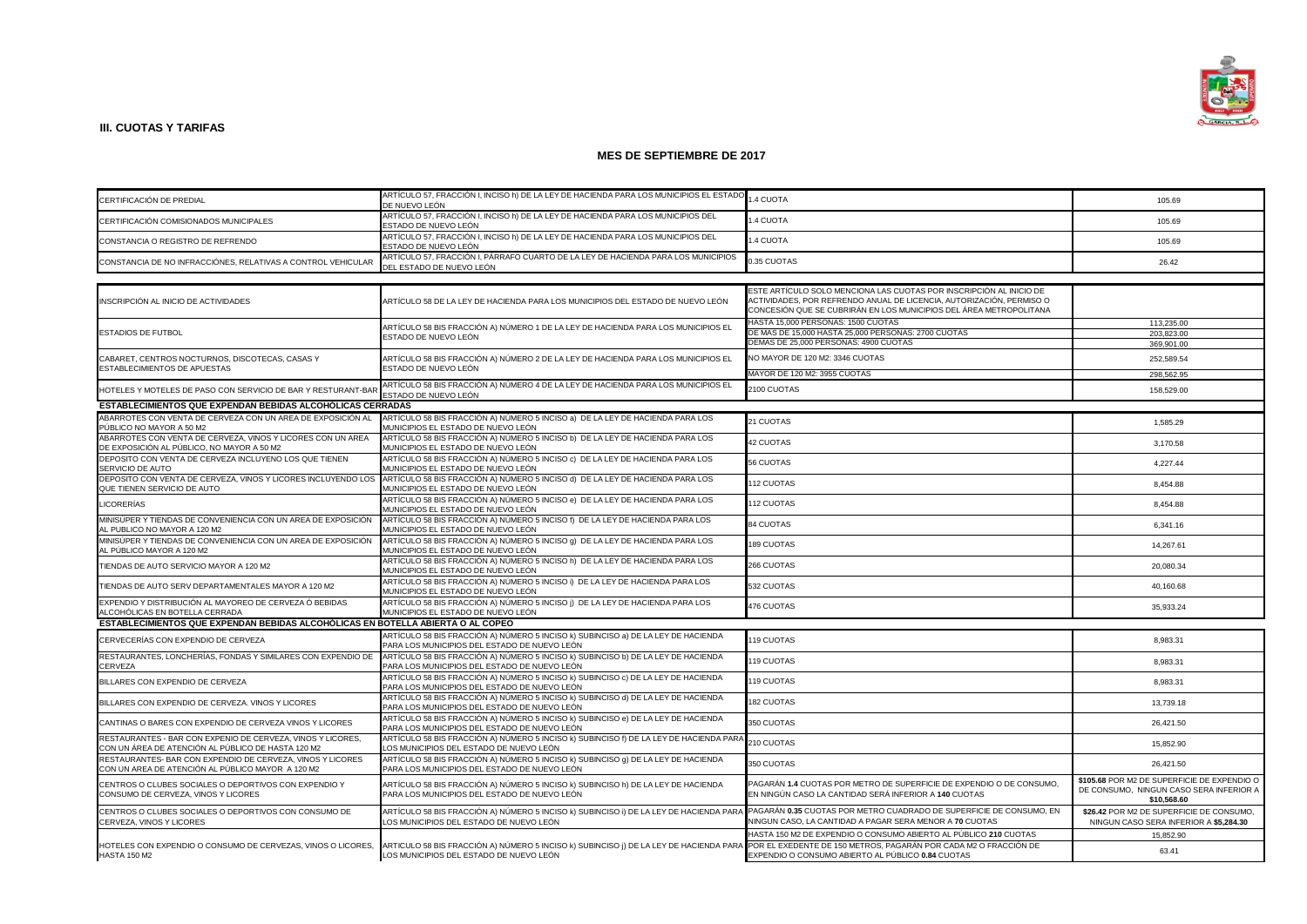

|                                                               |                                                                                                                                                                                     | NOTA: EN NINGIN CASO LA CANTIDAD A PAGAR SERA MAYOR A 1,400 CUOTAS                                                                                                                                                | NO MAYOR A \$105,686                                       |
|---------------------------------------------------------------|-------------------------------------------------------------------------------------------------------------------------------------------------------------------------------------|-------------------------------------------------------------------------------------------------------------------------------------------------------------------------------------------------------------------|------------------------------------------------------------|
|                                                               |                                                                                                                                                                                     |                                                                                                                                                                                                                   |                                                            |
| <b>PERMISOS ESPECIALES</b>                                    |                                                                                                                                                                                     |                                                                                                                                                                                                                   |                                                            |
| EXPENDIO Y CONSUMO DE BEBIDAS ALCOHOLICAS                     | ARTÍCULO 58 BIS FRACCIÓN B) NÚMERO 1 DE LA LEY DE HACIENDA PARA LOS MUNICIPIOS DEL 0.2 CUOTAS POR M2 DE SUPERFICIE DE EXPENDIO O CONSUMO, MAS UN 10% DE LOS<br>ESTADO DE NUEVO LEÓN | DERECHOS POR CADA DIA DE DURACION DEL PERMISO                                                                                                                                                                     | 15.10                                                      |
| CONSUMO DE BEBIDAS ALCOHOLICAS                                | ARTÍCULO 58 BIS FRACCIÓN B) NÚMERO 2 DE LA LEY DE HACIENDA PARA LOS MUNICIPIOS DEL<br>ESTADO DE NUEVO LEÓN                                                                          | 0.1 CUOTAS POR M2 SE SUPERFICIE DE CONSUMO, MAS UN 10% DE LOS DERECHOS<br>POR CADA DIA DE DURACION DEL PERMISO                                                                                                    | 7.55                                                       |
| <b>REVISION, INSPECCIÓN Y SERVICIO</b>                        |                                                                                                                                                                                     | EN NINGUN CASO LA CANTIDAD A PAGAR SERÁ MENOR A 50 CUOTAS                                                                                                                                                         | 3.774.50                                                   |
| SERVICIO DE EXAMEN MEDICO DE PERICIA PARA AUTORIZACIÓN DE     | ARTÍCULO 62 FRACCIÓN I DE LA LEY DE HACIENDA PARA LOS MUNICIPIOS DEL ESTADO DE                                                                                                      |                                                                                                                                                                                                                   |                                                            |
| LICENCIA DE MANEJO                                            | NUEVO LEÓN                                                                                                                                                                          | 2.8 CUOTAS                                                                                                                                                                                                        | 211.37                                                     |
| PERMISO PARA TRANSITAR SIN PLACAS                             | ARTÍCULO 62 FRACCIÓN I, PÁRRAFO SEGUNDO DE LA LEY DE HACIENDA PARA LOS MUNICIPIOS<br>DEL ESTADO DE NUEVO LEÓN                                                                       | <b>3.4 CUOTAS</b>                                                                                                                                                                                                 | 634.12                                                     |
| LICENCIA PARA ESTACIONAMIENTO CARGA Y DESCARGA                | ARTÍCULO 62 FRACCIÓN I, PÁRRAFO CUARTO DE LA LEY DE HACIENDA PARA LOS MUNICIPIOS<br>DEL ESTADO DE NUEVO LEÓN                                                                        | CUOTAS                                                                                                                                                                                                            | 528.43                                                     |
| REVISIÓN DE ISAI                                              | ARTÍCULO 62 FRACCIÓN IV DE LA LEY DE HACIENDA PARA LOS MUNICIPIOS DEL ESTADO DE<br>NUEVO LEÓN                                                                                       | 14 CUOTAS POR CADA INMUEBLE CUANDO NO EXISTA CANTIDAD A PAGAR POR<br>CONCEPTO DEL ISAI                                                                                                                            | 1,056.86                                                   |
| INSPECCIÓN DE COMERCIO AMBULANTE                              | ARTÍCULO 62, FRACCIÓN II DE LA LEY DE HACIENDA PARA LOS MUNICIPIOS DEL ESTADO DE<br>NUEVO LEÓN                                                                                      | DE \$20 A \$70 POR INSPECCIONES QUE PREVIENEN LOS REGLAMENTOS A NIVEL<br><b>MUNICIPAL</b>                                                                                                                         | \$20 Y \$70                                                |
| INTERVENCION DE DIV. Y ESPECT. PUB.                           | ARTÍCULO 31 BIS, FRACCIÓN I, INCISO d) y ARTÍCULO 63 DE LA LEY DE HACIENDA PARA LOS<br>MUNICIPIOS DEL ESTADO DE NUEVO LEÓN                                                          | EN RAZÓN A SU COSTO                                                                                                                                                                                               | SEGÚN SEA EL CASO                                          |
| INSPECCIÓN DE ECOLOGÍA                                        | ARTICULO 63 DE LA LEY DE HACIENDA PARA LOS MUNICIPIOS DEL ESTADO DE NUEVO LEÓN                                                                                                      | EN RAZÓN A SU COSTO                                                                                                                                                                                               | SEGÚN SEA EL CASO                                          |
| SERVICIOS SANITARIOS QUE PRESTE EL MUNICIPIO                  |                                                                                                                                                                                     |                                                                                                                                                                                                                   |                                                            |
| MANTENER ANIMALES EN OBSERVACIÓN                              | ARTÍCULO 62, FRACCIÓN VI, INCISO a) DE LA LEY DE HACIENDA PARA LOS MUNICIPIOS DEL<br>ESTADO DE NUEVO LEÓN                                                                           | 0.7 CUOTAS                                                                                                                                                                                                        | 52.84                                                      |
| RECOGER ANIMALES DOMÉSTICOS ENFERMOS                          | ARTÍCULO 62, FRACCIÓN VI INCISO b) DE LA LEY DE HACIENDA PARA LOS MUNICIPIOS DEL<br>ESTADO DE NUEVO LEÓN                                                                            | 0.7 CUOTAS                                                                                                                                                                                                        | 52.84                                                      |
| <b>EXPEDICIÓN DE LICENCIAS</b>                                |                                                                                                                                                                                     |                                                                                                                                                                                                                   |                                                            |
| LICENCIA DE ANUNCIOS                                          | ARTÍCULO 64, FRACCIÓN V, PÁRRAFO PRIMERO DE LA LEY DE HACIENDA PARA LOS MUNICIPIOS<br>DEL ESTADO DE NUEVO LEÓN                                                                      | POR LICENCIA Y MEDIO DE IDENTIFICACIÓN POR M2 DE EXPOSICIÓN, 2.5 CUOTAS                                                                                                                                           | 188.73                                                     |
|                                                               | ARTÍCULO 64, FRACCIÓN V, PÁRRAFO SEGUNDO DE LA LEY DE HACIENDA PARA LOS<br>MUNICIPIOS DEL ESTADO DE NUEVO LEÓN                                                                      | ANUNCIOS CUYA SUPERFICIE DE EXPOSICIÓN ESTE COMPUESTA DE ELEMENTOS<br>ELECTRÓNICOS, EL MONTO MÁXIMO SERÁ DE 75 CUOTAS                                                                                             | 5,661.75                                                   |
| LICENCIA DE ANUNCIOS EN VÍA PÚBLICA                           | ARTÍCULO 64, FRACCIÓN V, PÁRRAFO SEXTO DE LA LEY DE HACIENDA PARA LOS MUNICIPIOS<br>DEL ESTADO DE NUEVO LEÓN                                                                        | ).4 CUOTAS POR METROS CUADRADO DE EXPOSICIÓN POR DÍA                                                                                                                                                              | 30.20                                                      |
| <b>LIMPIEZA DE LOTES BALDIOS</b>                              |                                                                                                                                                                                     |                                                                                                                                                                                                                   |                                                            |
|                                                               | ARTÍCULO 65, INCISO a) DE LA LEY DE HACIENDA PARA LOS MUNICIPIOS DEL ESTADO DE NUEVO<br>.EÓN                                                                                        | PREDIOS CON SUPERFICIE HASTA 1,000 M2: 0.84 CUOTAS                                                                                                                                                                | 63.41                                                      |
| LIMPIEZA DE LOTES BALDÍOS                                     | ARTÍCULO 65 INCISO b) DE LA LEY DE HACIENDA PARA LOS MUNICIPIOS DEL ESTADO DE NUEVO<br>.EÓN                                                                                         | POR EL EXCEDENTE DE 1,000 M2, POR CADA M2 EXCEDENTE: 0.72 CUOTAS                                                                                                                                                  | 54.35                                                      |
|                                                               | ARTÍCULO 65, PÁRRAFO SEPTIMO DE LA LEY DE HACIENDA PARA LOS MUNICIPIOS DEL ESTADO<br>DE NUEVO LEÓN                                                                                  | POR SERVICIO DE RECOLECCIÓN, TRASLADO Y DISPOSICIÓN FINAL DE LA BASURA<br>PRODUCTO DE LA LIMPIEZA A SOLICITUD DEL PROPIETARIO DEL PREDIO, EL COSTO<br>SERÁ DE 8.4 CUOTAS POR M3 O FRACCIÓN DE MATERIA RECOLECTADA | 634.12                                                     |
| LIMPIEZA Y RECOLECCIÓN DE DESECHOS INDUSTRIALES Y COMERCIALES |                                                                                                                                                                                     |                                                                                                                                                                                                                   |                                                            |
|                                                               | ARTÍCULO 65 BIS INCISO a) DE LA LEY DE HACIENDA PARA LOS MUNICIPIOS DEL ESTADO DE<br>NUEVO LEÓN                                                                                     | INMUEBLES QUE GENEREN HASTA 5 KG. DIARIOS, 2 CUOTAS                                                                                                                                                               | 150.98                                                     |
|                                                               | ARTÍCULO 65 BIS INCISO b) DE LA LEY DE HACIENDA PARA LOS MUNICIPIOS DEL ESTADO DE<br>NUEVO LEÓN                                                                                     | INMUEBLES QUE GENEREN MÁS DE 5 KG. Y HASTA 10 KG DIARIOS, 4 CUOTAS                                                                                                                                                | 301.96                                                     |
|                                                               | ARTÍCULO 65 BIS INCISO c) DE LA LEY DE HACIENDA PARA LOS MUNICIPIOS DEL ESTADO DE<br>NUEVO LEÓN                                                                                     | INMUEBLES QUE GENEREN MÁS DE 10 KG. Y HASTA 25 KG. DIARIOS, 6 CUOTAS                                                                                                                                              | 452.94                                                     |
| SERVICIO DE LIMPIA DE DESECHOS INDUSTRIALES Y COMERCIALES     | ARTÍCULO 65 BIS INCISO d) DE LA LEY DE HACIENDA PARA LOS MUNICIPIOS DEL ESTADO DE<br>NUEVO LEÓN                                                                                     | NMUEBLES QUE GENEREN MÁS DE 25 KG. Y HASTA 50 KG. DIARIOS, 14 CUOTAS                                                                                                                                              | 1,056.86                                                   |
|                                                               | ARTÍCULO 65 BIS INCISO e) DE LA LEY DE HACIENDA PARA LOS MUNICIPIOS DEL ESTADO DE<br>NUEVO LEÓN                                                                                     | NMUEBLES QUE GENEREN MÁS DE 50 KG. Y HASTA 100 KG. DIARIOS, 25 CUOTAS                                                                                                                                             | 1,887.25                                                   |
|                                                               | ARTÍCULO 65 BIS INCISO f) DE LA LEY DE HACIENDA PARA LOS MUNICIPIOS DEL ESTADO DE<br>NUEVO LEÓN                                                                                     | INMUEBLES QUE GENEREN MÁS DE 100 KG. Y HASTA 200 KG. DIARIOS, 48 CUOTAS                                                                                                                                           | 3,623.52                                                   |
|                                                               | ARTÍCULO 65 BIS INCISO 9) DE LA LEY DE HACIENDA PARA LOS MUNICIPIOS DEL ESTADO DE<br>NUEVO LEÓN                                                                                     | INMUEBLES QUE GENEREN MÁS DE 200 KG. Ó EL EQUIVALENTE A TRES M3 DIARIOS<br>EL COBRO SERÁ DE 48 CUOTAS MÁS 0.50 CUOTAS POR CADA 5KG. ADICIONALES                                                                   | \$3,623.52 MÁS \$37.745 POR CADA 5KG<br><b>ADICIONALES</b> |
| OCUPACION DE LA VIA PÚBLICA                                   |                                                                                                                                                                                     |                                                                                                                                                                                                                   |                                                            |
| OCUPAR LA VÍA PUBLICA CON INSTALACIONES FIJAS O SEMIFIJAS     | ARTÍCULO 65 BIS-1, FRACCIÓN I DE LA LEY DE HACIENDA PARA LOS MUNCICPIOS DEL ESTADO<br>JE NUEVO LEÓN                                                                                 | 0.0224 CUOTAS DIARIAS                                                                                                                                                                                             | 1.69                                                       |
| SITIOS DE AUTOMÓVILES                                         | ARTÍCULO 65 BIS-1, FRACCIÓN II DE LA LEY DE HACIENDA PARA LOS MUNICIPIOS DEL ESTADO<br>DE NUEVO LEÓN                                                                                | CUOTAS POR TRIMESTRE                                                                                                                                                                                              | 528.43                                                     |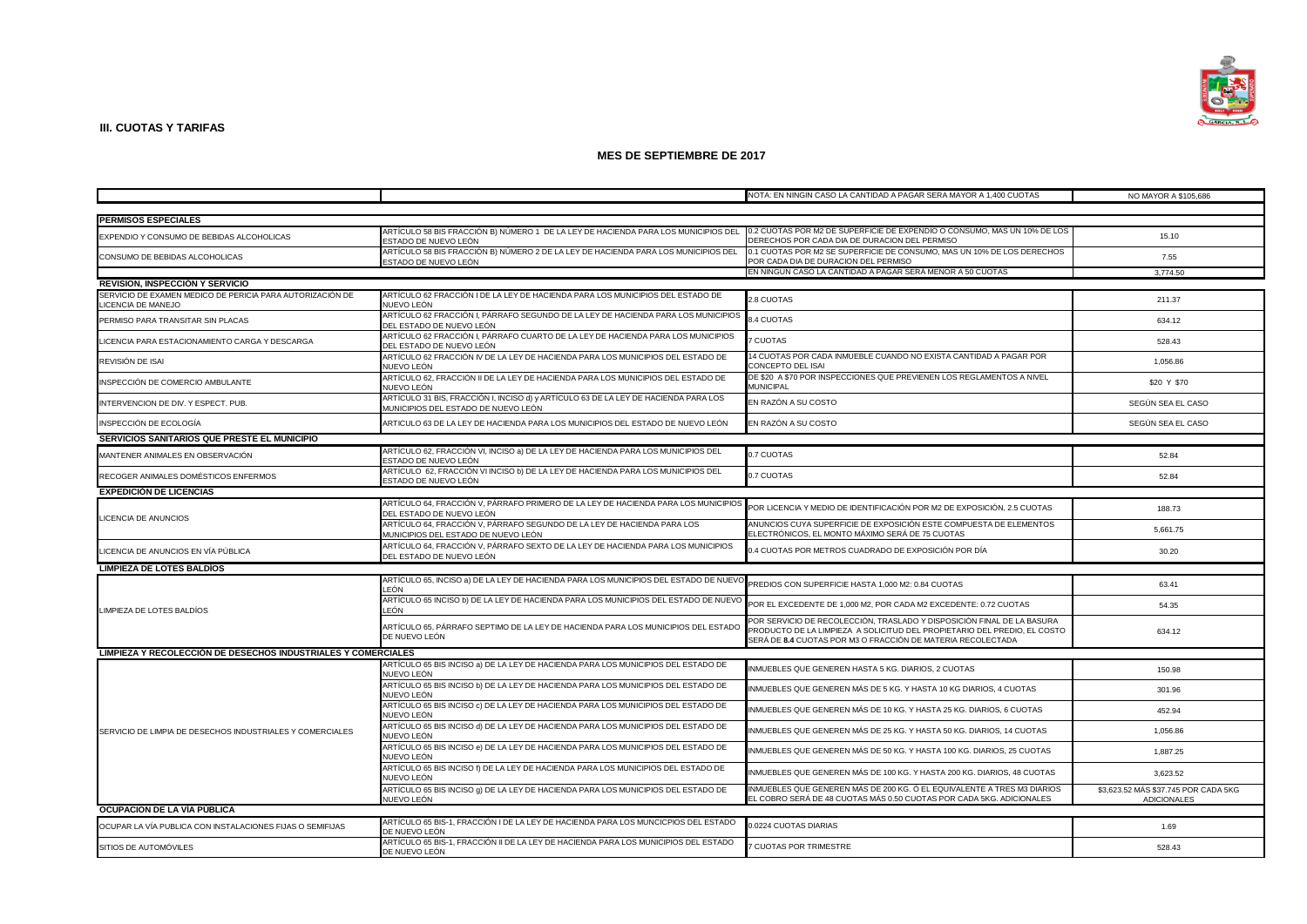

|                                                                                             | ARTÍCULO 65 BIS-1, FRACCIÓN III INCISO a) DE LA LEY DE HACIENDA PARA LOS MUNICIPIOS DEL                                                                                                                                                       |                                                                                                                                                                                                                                                                           |                   |  |
|---------------------------------------------------------------------------------------------|-----------------------------------------------------------------------------------------------------------------------------------------------------------------------------------------------------------------------------------------------|---------------------------------------------------------------------------------------------------------------------------------------------------------------------------------------------------------------------------------------------------------------------------|-------------------|--|
| CAJONES ESTACIONAMIENTO COMERCIAL                                                           | ESTADO DE NUEVO LEÓN                                                                                                                                                                                                                          | 7 CUOTAS POR M2                                                                                                                                                                                                                                                           | 528.43            |  |
| CAJONES ESTACIONAMIENTO PARTICULAR                                                          | ARTÍCULO 65 BIS-1, FRACCIÓN III INCISO b) DE LA LEY DE HACIENDA PARA LOS MUNICIPIOS DEL<br>ESTADO DE NUEVO LEÓN                                                                                                                               | 2.10 CUOTAS POR M2                                                                                                                                                                                                                                                        | 158.53            |  |
| RECOLECCIÓN DE PARQUÍMETROS                                                                 | ARTÍCULO 65 BIS-1, FRACCIÓN IV, PÁRRAFO PRIMERO DE LA LEY DE HACIENDA PARA LOS<br>MUNICIPIOS DEL ESTADO DE NUEVO LEÓN                                                                                                                         | \$2.50 POR HORA                                                                                                                                                                                                                                                           | \$2.50 POR HORA   |  |
| OCUPACION DE LA VÍA PÚBLICA                                                                 | ARTÍCULO 65 BIS-1, FRACCIÓN I DE LA LEY DE HACIENDA PARA LOS MUNCICPIOS DEL ESTADO<br>DE NUEVO LEÓN                                                                                                                                           | 0.0224 CUOTAS DIARIAS POR M2 COMPLETO O FRACCIÓN                                                                                                                                                                                                                          | 1.69              |  |
| OTRAS OCUPACIONES DE LA VÍA PÚBLICA                                                         | ARTÍCULO 65 BIS-1, FRACCIÓN I, PÁRRAFO SEGUNDO DE LA LEY DE HACIENDA PARA LOS<br>MUNCIPIOS DEL ESTADO DE NUEVO LEÓN                                                                                                                           | 0.1134 CUOTAS DIARIAS POR METRO CUADRADO                                                                                                                                                                                                                                  | 8.56              |  |
| CONTRIBUCIONES POR NUEVOS FRACCIONAMIENTOS, EDIFICACIONES, RELOTIFICACIONES Y SUBDIVISIONES |                                                                                                                                                                                                                                               |                                                                                                                                                                                                                                                                           |                   |  |
| PAGO DEL 7 %                                                                                | ARTICULO 65 BIS 2 DE LA LEY DE HACIENDA PARA LOS MUNICIPIOS DEL ESTADO DE NUEVO<br>LEÓN                                                                                                                                                       | SEGÚN SEA EL CASO                                                                                                                                                                                                                                                         | SEGÚN SEA EL CASO |  |
| PAGO DEL ARTÍCULO 151 FRACC II                                                              | ARTICULO 65 BIS 2 DE LA LEY DE HACIENDA PARA LOS MUNICIPIOS DEL ESTADO DE NUEVO<br>LEÓN                                                                                                                                                       | CEDER SUELO AL MUNICIPIO PARA DESTINOS A RAZÓN DEL 17% -DIECISIETE DEL<br>ÁREA VENDIBLE Ó 22 -VEINTIDÓS METROS CUADRADOS POR UNIDAD DE VIVIENDA, O<br>LO QUE RESULTE MAYOR. LOS USOS COMPLEMENTARIOS NO HABITACIONALES<br>CEDERÁN EL 7% -SIETE DEL ÁREA VENDIBLE CORRESP. | SEGÚN SEA EL CASO |  |
| <b>OTROS INGRESOS</b>                                                                       |                                                                                                                                                                                                                                               |                                                                                                                                                                                                                                                                           |                   |  |
| OTROS INGRESOS                                                                              | ARTICULO 63 PÁRRAFO SEGUNDO DE LA LEY DE HACIENDA PARA LOS MUNICIPIOS DEL ESTADO SEGÚN SEA EL CASO<br>DE NUEVO LEÓN                                                                                                                           |                                                                                                                                                                                                                                                                           | SEGÚN SEA EL CASO |  |
| <b>DIVERSOS</b>                                                                             |                                                                                                                                                                                                                                               |                                                                                                                                                                                                                                                                           |                   |  |
| <b>DIVERSOS</b>                                                                             | ARTICULO 63 PÁRRAFO SEGUNDO DE LA LEY DE HACIENDA PARA LOS MUNICIPIOS DEL ESTADO<br>DE NUEVO LEÓN                                                                                                                                             | SEGÚN SEA EL CASO                                                                                                                                                                                                                                                         | SEGÚN SEA EL CASO |  |
| 3.- APROVECHAMIENTOS                                                                        |                                                                                                                                                                                                                                               |                                                                                                                                                                                                                                                                           |                   |  |
| <b>CONCEPTO Y DESCRIPCIÓN</b>                                                               | <b>FUNDAMENTO JURÍDICO</b>                                                                                                                                                                                                                    | <b>CUOTA QUE CORRESPONDE</b>                                                                                                                                                                                                                                              | <b>CANTIDAD</b>   |  |
| <b>MULTAS</b>                                                                               |                                                                                                                                                                                                                                               |                                                                                                                                                                                                                                                                           |                   |  |
| MULTAS DE TRÁNSITO                                                                          | ARTICULO 67, FRACCIÓN I Y ARTICULO 69 DE LA LEY DE HACIENDA PARA LOS MUNICIPIOS DEL<br>ESTADO DE NUEVO LEÓN Y ARTICULO 136, FRACCIÓN V, 137, 138, 139, 140 Y 145 DEL<br>REGLAMENTO DE TRANSITO Y VIALIDAD DEL MUNICIPIO DE GARCIA, NUEVO LEÓN | DE ACUERDO AL TABULADOR Y DEMAS PRECEPTOS QUE ESTABLECE EL<br>REGLAMENTO DE TRANSITO Y VIALIDAD DEL MUNCIPIO DE GARCIA, NUEVO LEÓN                                                                                                                                        | SEGÚN SEA EL CASO |  |
| MULTAS DE POLICÍA                                                                           | ARTICULO 67, FRACCIÓN I Y ARTICULO 69 DE LA LEY DE HACIENDA PARA LOS MUNICIPIOS DEL<br>ESTADO DE NUEVO LEÓN                                                                                                                                   | DE ACUERDO A TABULADOR                                                                                                                                                                                                                                                    | SEGÚN SEA EL CASO |  |
| MULTAS DE OBRAS PÚBLICAS                                                                    | ARTICULO 67 FRACCIÓN I Y ARTICULO 69 DE LA LEY DE HACIENDA PARA LOS MUNICIPIOS DEL<br>ESTADO DE NUEVO LEÓN                                                                                                                                    | DE ACUERDO A TABULADOR                                                                                                                                                                                                                                                    | SEGÚN SEA EL CASO |  |
| MULTAS DE COMERCIO Y ESPECTÁCULOS                                                           | ARTICULO 67 FRACCIÓN I Y ARTICULO 69 DE LA LEY DE HACIENDA PARA LOS MUNICIPIOS DEL<br>ESTADO DE NUEVO LEÓN                                                                                                                                    | DE ACUERDO A TABULADOR                                                                                                                                                                                                                                                    | SEGÚN SEA EL CASO |  |
| MULTAS DE LOTES BALDÍOS                                                                     | ARTICULO 67 FRACCIÓN I Y ARTICULO 69 DE LA LEY DE HACIENDA PARA LOS MUNICIPIOS DEL<br>ESTADO DE NUEVO LEÓN                                                                                                                                    | DE ACUERDO A TABULADOR                                                                                                                                                                                                                                                    | SEGÚN SEA EL CASO |  |
| MULTA DE ISAI                                                                               | ARTICULO 67 FRACCIÓN I Y ARTICULO 69 DE LA LEY DE HACIENDA PARA LOS MUNICIPIOS DEL<br>ESTADO DE NUEVO LEÓN                                                                                                                                    | DE ACUERDO A TABULADOR                                                                                                                                                                                                                                                    | SEGÚN SEA EL CASO |  |
| MULTAS DE ECOLOGÍA                                                                          | ARTICULO 67 FRACCIÓN I Y ARTICULO 69 DE LA LEY DE HACIENDA PARA LOS MUNICIPIOS DEL<br>ESTADO DE NUEVO LEÓN                                                                                                                                    | DE ACUERDO A TABULADOR                                                                                                                                                                                                                                                    | SEGÚN SEA EL CASO |  |
| MULTAS PROTECCIÓN CIVIL                                                                     | ARTICULO 67 FRACCIÓN I Y ARTICULO 69 DE LA LEY DE HACIENDA PARA LOS MUNICIPIOS DEL<br>ESTADO DE NUEVO LEÓN                                                                                                                                    | DE ACUERDO A TABULADOR                                                                                                                                                                                                                                                    | SEGÚN SEA EL CASO |  |
| MULTAS DE LIMPIA                                                                            | ARTICULO 67 FRACCIÓN I Y ARTICULO 69 DE LA LEY DE HACIENDA PARA LOS MUNICIPIOS DEL<br>ESTADO DE NUEVO LEÓN                                                                                                                                    | DE ACUERDO A TABULADOR                                                                                                                                                                                                                                                    | SEGÚN SEA EL CASO |  |
| <b>ACCESORIOS Y REZAGOS</b>                                                                 |                                                                                                                                                                                                                                               |                                                                                                                                                                                                                                                                           |                   |  |
| RECARGOS DE IMPUESTO PREDIAL                                                                | ARTICULO 67, FRACCIÓN III DE LA LEY DE HACIENDA PARA LOS MUNICIPIOS DEL ESTADO DE<br>NUEVO LEÓN, Y LEY DE INGRESOS DE LOS MUNICIPIOS DEL ESTADO DE NUEVO LEÓN PARA EL<br>AÑO 2017, ART. TERCERO Y CUARTO                                      | AL PRESENTARSE ESPONTANEAMENTE EL 1% Y AL SER REQUERIDO EL 1.2% POR<br>CADA MES O FRACCIÓN QUE SE RETARDE EL PAGO                                                                                                                                                         | SEGÚN SEA EL CASO |  |
| RECARGOS DE ADQUISICION DE INMUEBLES                                                        | ARTICULO 67, FRACCIÓN III DE LA LEY DE HACIENDA PARA LOS MUNICIPIOS DEL ESTADO DE<br>NUEVO LEÓN, Y LEY DE INGRESOS DE LOS MUNICIPIOS DEL ESTADO DE NUEVO LEÓN PARA EL<br>AÑO 2017, ART, TERCERO Y CUARTO                                      | AL PRESENTARSE ESPONTANEAMENTE EL 1% Y AL SER REQUERIDO EL 1.2% POR<br>CADA MES O FRACCIÓN QUE SE RETARDE EL PAGO                                                                                                                                                         | SEGÚN SEA EL CASO |  |
| RECARGOS DE DERECHOS                                                                        | ARTICULO 67, FRACCIÓN III DE LA LEY DE HACIENDA PARA LOS MUNICIPIOS DEL ESTADO DE<br>NUEVO LEÓN, Y LEY DE INGRESOS DE LOS MUNICIPIOS DEL ESTADO DE NUEVO LEÓN PARA EL<br>AÑO 2017, ART. TERCERO Y CUARTO                                      | AL PRESENTARSE ESPONTANEAMENTE EL 1% Y AL SER REQUERIDO EL 1.2% POR<br>CADA MES O FRACCIÓN QUE SE RETARDE EL PAGO                                                                                                                                                         | SEGÚN SEA EL CASO |  |
| RECARGOS DE APROVECHAMIENTO                                                                 | ARTICULO 67, FRACCIÓN III DE LA LEY DE HACIENDA PARA LOS MUNICIPIOS DEL ESTADO DE<br>NUEVO LEÓN, Y LEY DE INGRESOS DE LOS MUNICIPIOS DEL ESTADO DE NUEVO LEÓN PARA EL<br>AÑO 2017, ART. TERCERO Y CUARTO                                      | AL PRESENTARSE ESPONTANEAMENTE EL 1% Y AL SER REQUERIDO EL 1.2% POR<br>CADA MES O FRACCIÓN QUE SE RETARDE EL PAGO                                                                                                                                                         | SEGÚN SEA EL CASO |  |